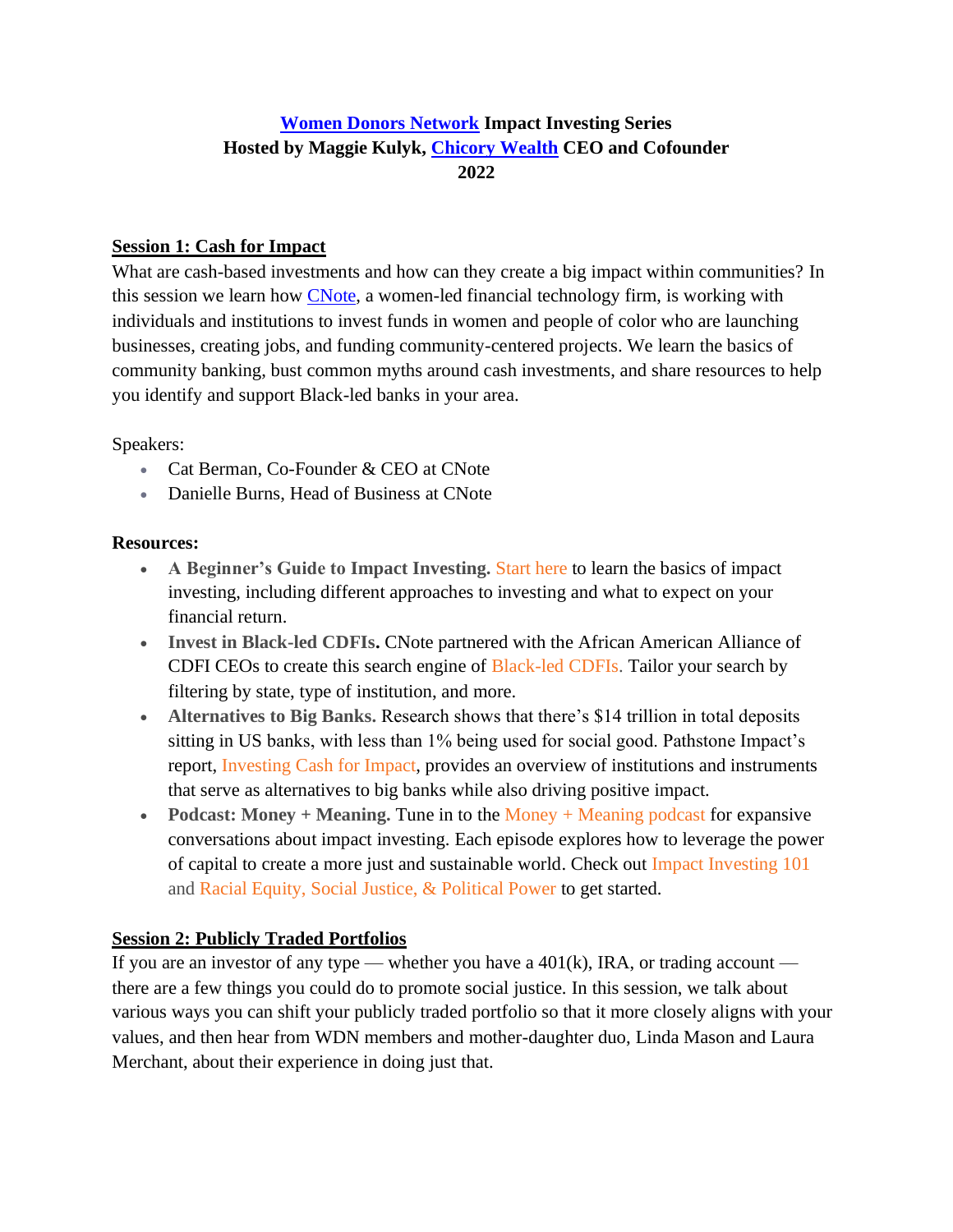Speakers:

- Laura Merchant, WDN member
- Linda Mason, WDN board member

### **Resources:**

- As You Sow Sustainability Scorecard. As You Sow's **[Invest Your Values](https://www.asyousow.org/invest-your-values)** tool screens your mutual fund holdings against specific environmental, social, and governance (ESG) metrics. See for yourself how your funds measure up against their sustainability scorecard.
- **Are Your Investments Green?** Not every company is genuine in their pursuit of a cleaner, more equitable society. Watch [NerdWallet's video](https://www.youtube.com/watch?v=ttXkoUr3-lY) to learn about greenwashing and how to determine if your investments are *truly* "green."
- **Step Into Your Financial Power.** *[Activate Your Money](https://activateyourmoney.net/)* is the ultimate roadmap to values-aligned investing. Combining practical investing tips with impact investing stories from women nationwide, seasoned investor Janine Firpo provides tangible steps and resources to help you grow your money while supporting the causes that matter to you.
- **Racial Justice Impact Database.** Divest from companies that inflict harm to marginalized communities. [This innovative dataset](https://adasina.com/racial-justice-impact-dataset/) created by Adasina Social Capital screens for companies that are believed to contribute to systemic racism through practices identified by social justice movements.

# **Session 3: Private Market Portfolios**

And now for something a little more…complex! In this session, we learn about impact investing in the private markets and discuss everything from private equity to venture capital done through the lens of gender investing. WDN member Babbie Jacobs will share her experiences, as will Helena Hasselmann, the managing director of [Stardust Equity](https://weareallstardust.com/equity/) – a branch of the single-family office of our fellow WDN member Molly Gochman.

Speakers:

- Helena Hasselmann, Managing Director at Stardust Equity
- Natalya Sanghvi, Investment Associate at Stardust Equity
- Babbie Jacobs, WDN member; NY Chapter President at [American Sustainable Business](https://www.asbnetwork.org/)  [Network](https://www.asbnetwork.org/)

# **Resources:**

Investment Vehicles

• **[GoodWorks Evergreen](https://gwevergreen.com/)** was founded by WDN member Mary Stranahan. It acquires small businesses in Montana from retired owners in order to keep quality jobs within the community. **[Read their pitch deck here.](https://mcusercontent.com/aeee0b9e7adf51260c97b59b2/files/79d6a19a-6a95-aee0-ec8a-29266002e7c3/GOODWORKS_EVERGREEN_LLC_INVESTOR_PRESENTATION_08_03_2021.pdf)**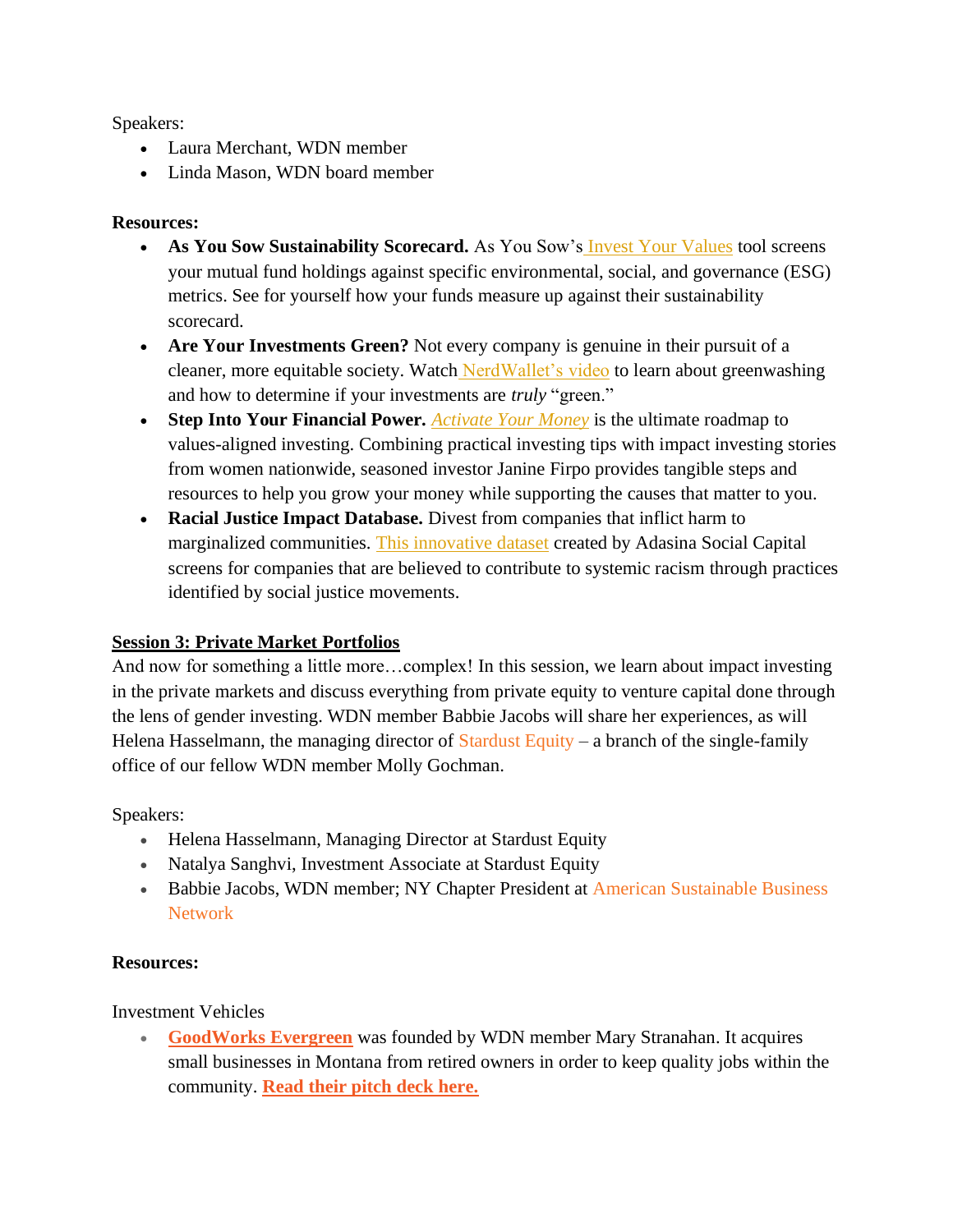- **[Greenbacker Capital](https://greenbackercapital.com/)** is an independent power producer that pairs individual investors' capital with opportunities to fund profitable sustainable infrastructure projects.
- **[Impact Charitable](https://impactcharitable.org/)**'s Donor Advised Fund offers a suite of capital-ready philanthropic and investment opportunities.
- **[Kachuwa Impact Fund](https://www.kachuwaimpactfund.com/about)** is a Colorado-based investment cooperative and public benefit corporation focused on owning and operating "impact real estate" and investing in privately held "impact companies."
- **[Possibility Labs](https://www.possibilitylabs.org/)**' Donor Advised Fund actively supports BIPOC wealth-building movements, such as investments in Native banks and loans for Black entrepreneurs across the country.
- **[TriLinc Global](https://www.trilincglobal.com/)** empowers investors to use their private capital to make a positive social impact without compromising return.

### Networks & Working Groups

- **[Astia](https://www.astia.org/)** is a community of experts committed to leveling the playing field for women entrepreneurs by providing access to capital and networks for the companies they lead.
- **[The Beam Network](https://www.thebeamnetwork.com/)** is a membership-based program that aims to empower women to have greater involvement in the management of their wealth and finances.
- **[Golden Seeds](https://goldenseeds.com/)** is a group of investors who are seeking to fund high-potential, women-led businesses.
- **[Pipeline Angels](https://pipelineangels.com/)** is changing the face of angel investing and creating capital for trans women, cis women, nonbinary, two-spirit, agender, and gender-nonconforming founders.
- **[Restorative Investing Task Force](https://www.asbnetwork.org/restorative-investing-task-force)** is a group committed to deploying capital with and to marginalized groups to address the racial wealth gap.
- **[Toniic](https://toniic.com/)** is a global community of active impact investors whose members have strategies for seeking positive net impact in every asset class.
- **[Transforming Ownership for Social Justice Working Group](https://www.asbnetwork.org/transforming-ownership-social-justice)** focuses on ownership conversion, specifically converting businesses into worker-owned cooperatives to ensure job retention.

# **Session 4: Venture Capital & Small Business Investing**

The venture capital industry is made up of mostly the same people, living the same lives and having the same experiences making largely the same decisions. This sameness is creating blindspots. There is a clear gap in who is funded by venture capital. According to Crunchbase data, for the first nine months of 2021, only 3.2% of the founders who received funding were Black and Latinx, and when you expand that to include Black and Latinx women, that number drops drastically. But there are experts working to do small business funding differently. In our final session, we talk with some of them. Jenny Kassan and Esther Tricoche join us to discuss what they're doing to create alternatives to venture capital and how they're making the startup investing ecosystem more equitable for BIPOC business founders.